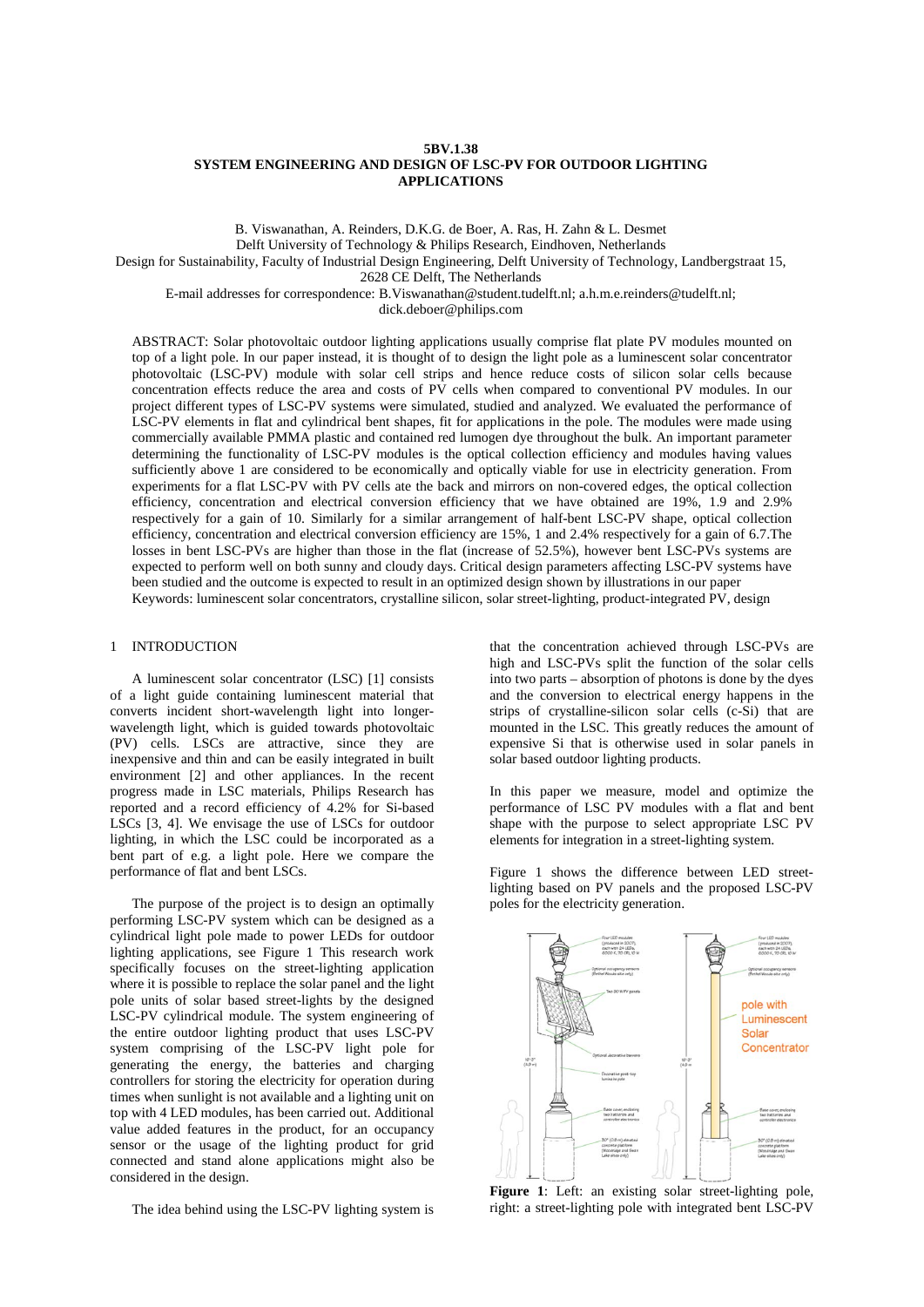elements

# 2 MATERIALS ANDEXPERIMENTAL SET-UP

As luminescent light guides we use 3 mm thick PMMA plates containing the dye Lumogen F Red 305 (BASF) with absorption of 99% at 575 nm, from Evonik [5]. We made a  $100\times100$  mm<sup>2</sup> flat prototype and a 157×100 mm2 bent prototype (by shaping the material at ca.  $100^{\circ}$ C) with bottom-mounted silicon PV cells, as shown in Figures 2(a) and (b).The c-Si PV cells (Narec [6]) have dimensions of  $5 \times 50 \times 0.1$  mm<sup>3</sup> and measured efficiency  $\eta_0 = 0.16$ . The edges of the light guides are covered with 3M Vikuiti Enhanced Specular Reflector (ESR) foil (> 98% reflectance). At the bottom of the LSC we used a Furukawa Electric MCPET reflector (99% reflectance) separated by an air gap. Further we followed the same procedure as described in Ref. [3].



Figure 2 (a): Flat  $100 \times 100$  mm<sup>2</sup> LSC prototype with four PV cells; **(b):** Bent 157×100 mm<sup>2</sup> LSC prototype with six PV cells

The solar simulator and measurement set-up to determine the efficiencies of the samples are described in Ref. [3] as well. Like in that paper, we define *efficiency* (*η*) as the electrical power obtained from the PV cells attached to the LSC, as a fraction of the incident optical power on the LSC surface. *Bare-cell efficiency*  $(\eta_0)$ means the electrical power obtained from the directly illuminated PV cell before attachment to the light guide as a fraction of the incident optical power. *Collection probability* (*P*) means the ratio of photons reaching the surfaces of the PV cells to that incident on the total LSC surface:  $P = \eta / \eta_0$ . Geometric *gain* (*G*) means the ratio of the total light-guide surface area and the PV cell surface area present in the LSC. *Concentration* (*C*) means the ratio between incoming and outgoing optical irradiance of the concentrator:  $C = PG$ . We used a rotational stage to vary the angle of incidence of the incident light.

Simulations were performed using LightTools [7] ray-tracing software as described in Ref. [2]. The simulations yield the collection probability *P*, from which *η* and *C* can be derived.

### 3 MEASUREMENTS AND SIMULATION

In this section the research approach for designing the street-lighting system is explained. Two different routes – experiments and optical modelling/simulations – were adopted in order to study the performance of different LSC-PV shapes.

The design modification was effected in conventional square planar LSC-PVs as a part of this research where the cells from the sides were moved to the back of the LSC-PV. Further to this design modification, the shape modification was effected where square planar LSC-PVs

were changed to half-bent LSC-PVs. The different steps in design modification which was carried out as a part of the project is explained in Figure 3.

Three different types of LSC-PV systems were simulated, studied and analysed through experiments – flat LSC-PVs with cells attached to the sides, flat LSC-PVs with bottom mounted solar cell configuration and hollow half-bent cylindrical LSC-PVs with bottom mounted cell configurations. This is shown in Table 1. Double the number of cells were used as those modelled in the simulations for the sake of easier measurements and manufacture of the LSC-PV demos.

| <b>Type of module</b>                                                                                         | <b>Dimensions</b>                                   |  |  |
|---------------------------------------------------------------------------------------------------------------|-----------------------------------------------------|--|--|
| Flat LSC-PV $+ 2$ cells on<br>sides+ mirrors<br>$_{\rm on}$<br>$non-$<br>covered edges                        | LSC - 100X100X5 mm,<br>$PV$ cells $-100x5$ mm       |  |  |
| Flat LSC-PV $+$ 4 cells (2)<br>cells in simulations) attached<br>at back $+$ mirrors on non-<br>covered edges | LSC - 100X100X3 mm,<br>$PV$ cells $-100x5$ mm       |  |  |
| Flat LSC-PVs $+ 6$ cells (3)<br>cells n simulations) in back                                                  | $LSC - 100x157x3$ mm,<br>$PV$ cells $-100X5$ mm     |  |  |
| Half-bent hollow $+3$ cells (6)<br>cells in simulations)<br>in<br>bottom                                      | LSC - 100X157X3<br>mm, PV cells – 100X5<br>mm       |  |  |
| Full-bent hollow $+$ 6 cells at<br>back in simulations                                                        | $LSC = 100X157X3$<br>$mm$ , PV cells $-100X5$<br>mm |  |  |



Figure 3: Design modification scheme – transition from flat conventional LSC-PVs to cylindrical LSC-PVs

**Table 1:** LSC-PV schemes studied using experiments/simulations

The general scheme of how both experiments and simulations are used to arrive at a conclusion for the suitability of LSC-PVs for street-lighting applications is shown in the Figure 4 below.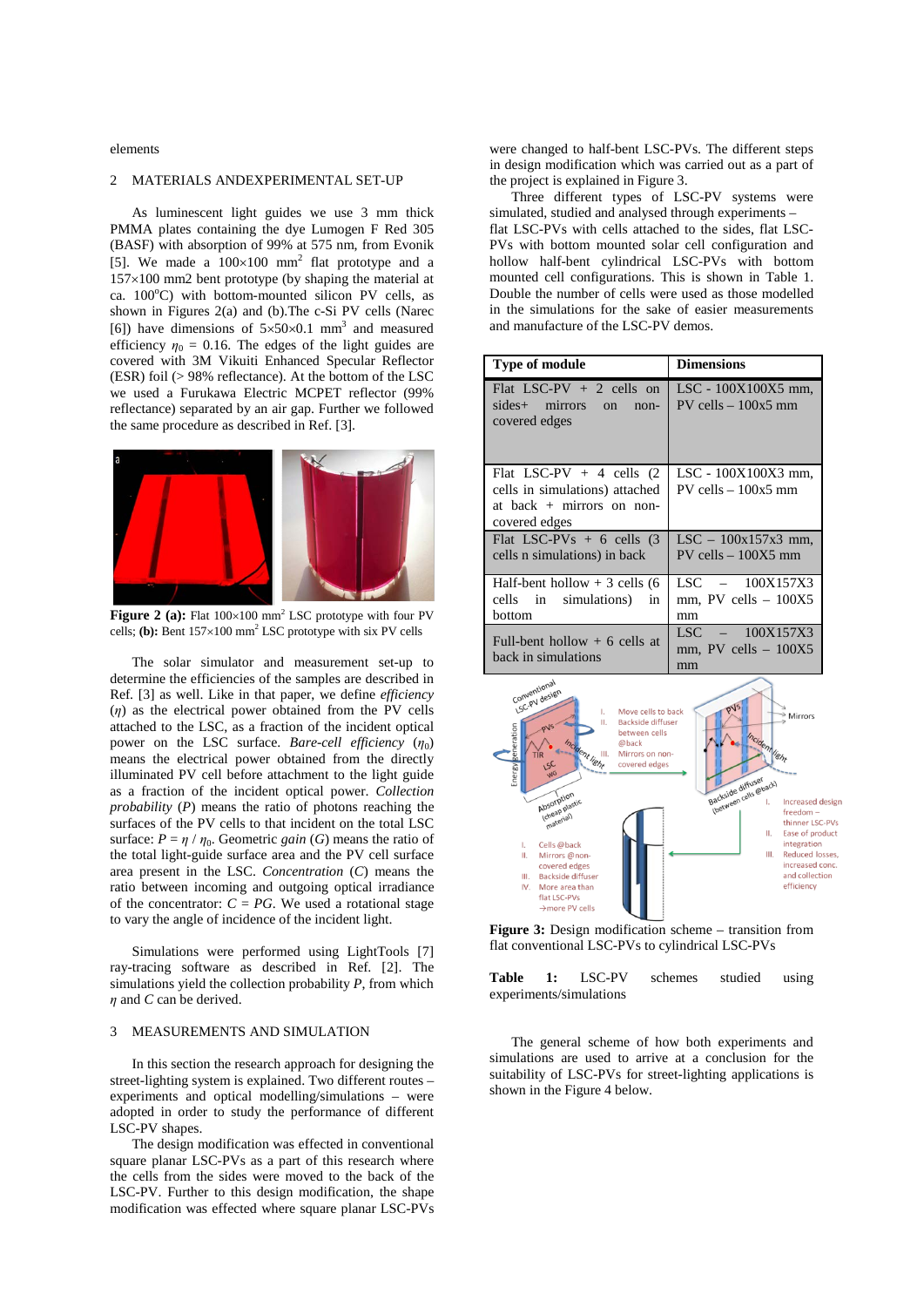

**Figure 4:** Scheme and setup of the study of the different LSC-PVs shapes in the research

### 3.1 MEASUREMENTS

The experimental set-up used for spectral measurements is shown in the Figure 5. In the setup the sample is placed and measured with a Halogen light source which provides light with the same spectrum of sun's rays (direct light – mostly incident during peak afternoon hours). Two types of spectral measurement experiments were carried out on the different LSC-PV shapes. In one type the light was made incident at 0 degrees and the other where the demo was adjusted (-60 through +60 degrees) to ensure that light is incident from directions.



**Figure 5:** The experimental set-up for spectral measurements**.** 

The experimental setup was used to test the<br>
formance of LSC-PV shapes for both performance of LSC-PV shapes for both direct/perpendicularly incident sunlight whereas the variation of the angles of incidence were able to study performance for diffuse/lambertian type of light.

The performance of LSC-PV shapes, sizes and designs were carried out and this was further tested and verified by building the demos as optical models.

## 3.2 OPTICAL MODELLING BY RAY TRACING SIMULATIONS

Optical modelling has been carried out using LightTools® (LT) software. LT has been used here for building the optical models which are built very similar to the demos used in experiments. The main purpose of the carrying out the optical modelling is that it can enable the following.

• Virtual prototyping of 3D models

- How much further could simulation results go?
- Optimize model properties
- Analyse results
- Compare results with expt.
- Study other parameters important for demo improvement

The models were built in LT very similar to experimental demos in terms of materials, sizes, shapes and concentration of dye. Further the sun's rays were modelled and then ray-tracing simulations were carried out. Beer-Lambert law [7] and the absorption spectrum of the luminescent species in the LSC-PV models are used to determine the probability of an absorption event of the ray happening with the luminescent species during ray tracing [8]. The quantum yield of the luminescent species further provides the probability of the emission event (calculated as the ratio of the number of photons emitted to the number of photons absorbed). Randomly generated numbers are usually tested against the calculated probabilities to determine whether the event occurs or not in the case of both absorption and emission. When an emitted ray intersects a surface boundary Fresnel equations [9] are used to determine whether it is transmitted or reflected and with a random number that is generated ray tracing simulations can determine whether reflection or transmission happens.

The LSC-PV models of different shapes were constructed using different LT commands and options to fix the position, size and dimensions in the software. The following steps were followed to have the demos constructed in LT and for running optical simulations.

- 1. LSC WG (waveguide) geometry was first defined by fixing dimensions, positions and sizes. The material used for constructing the WG was defined by inputting the refractive index (n) in the software
- 2. Defining the luminescent material, in this case the phosphor or organic dye, in the LSC WG with inputs of concentration, absorption and emission profiles of the material
- 3. Creation of the solar cell geometry by defining shape, dimensions and positions. The material used for solar cells in this case is c-Si
- 4. Defining the glue with appropriate geometry and material properties (n) in order to virtually attach the c-Si cells to the LSC WG geometry constructed of different shapes. The glue is a very important part of the whole LSC-PV setup in the sense that it provides the most essential optical contact between the LSC WG and the PV cells. This is very important for the transmitted luminescent photons to reach the cell and be available for conversion to electrical conversion.
- 5. The space between the glued PV cells was covered with backside diffuser material (MCPET) and the edges of the LSC WG which are not covered by cells were made mirrors. The MCPET acted like a mirror at the back offering about 95% reflection and recycled the luminescent photons which would otherwise escape the WG. The mirrors on the noncovered edges provided an arrangement which made the LSC-PV demo repeat itself infinite times and prevented the escape of photons from the sides. Both these scavenging techniques help in better photon wave-guiding and collection on PV cells.

The above steps when carried out for each of the optical demos resulted in the different shapes and a snapshot of the renderings from simulations is shown in Figure 6.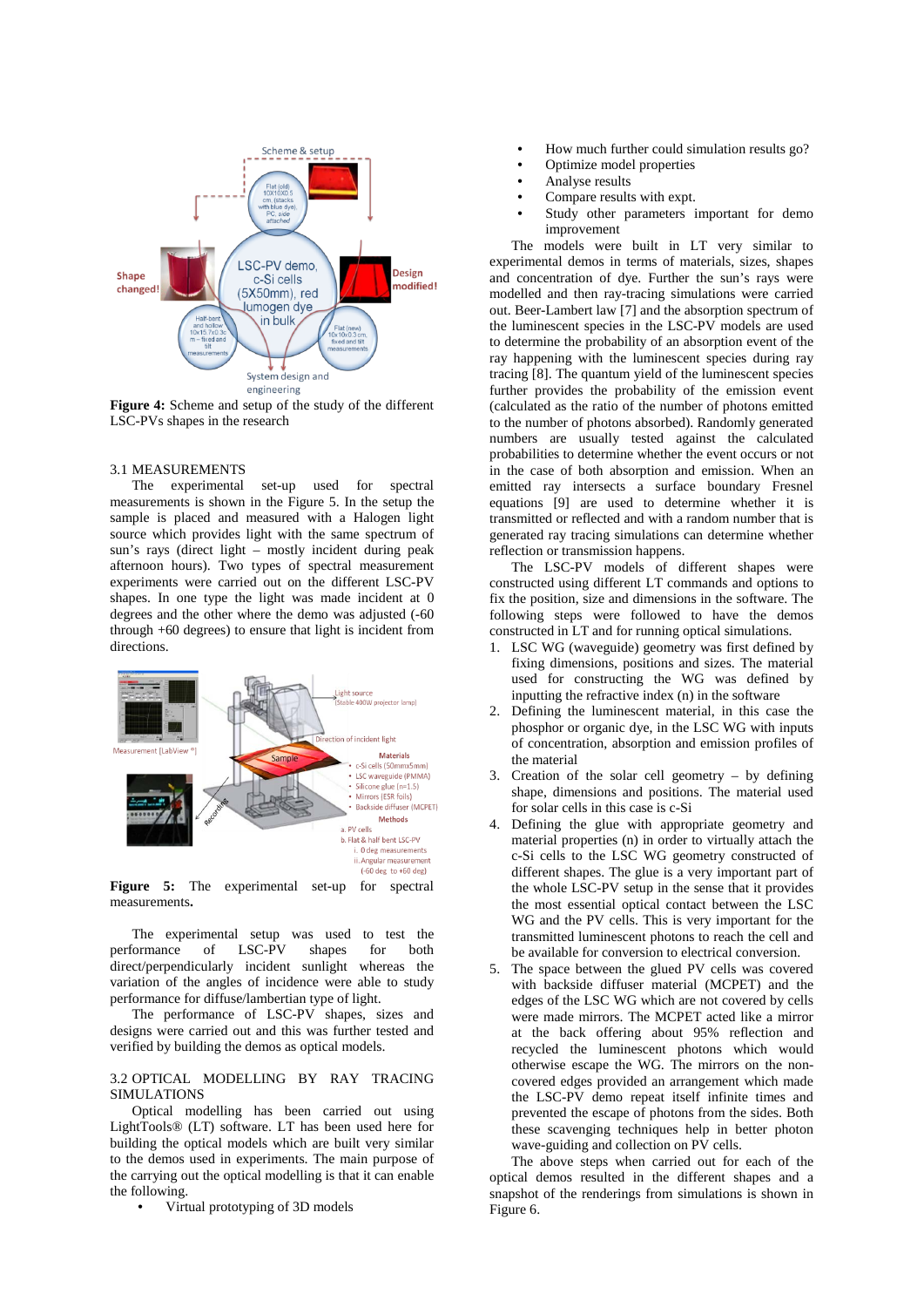

**Figure 6:** Different LSC-PV geometrical primitives built in LT for simulation

Defining the glue forms a very crucial part of the LSC-PV models. It has been done differently for both flat and bent shapes.

For flat shape it is more of a straight forward approach where both the LSC WG and the solar cells are flat and the parallel region between the two needs to be filled with glue of 'n' matched with the LSC-WG. For bent LSC-PVs, the LSC WG is bent whereas the solar cells would have to be attached flat and unbent. In that case the area between the bent LSC WG and the cell were calculated carefully using Pythagoras relation as is shown in Figure 7.



Figure 7: Virtual representation of modelling of thin layers of glue in half bent LSC-PV

In order for simulations of designs or models that use phosphors to be accurate, appropriate and careful modelling of phosphors is essential in LightTools. The interaction of light with phosphor is a complicated physical and optical process. LightTools has several input functions which allow the modelling of a wide variety of fluorescent materials. The input variables are

- 1. Adding a new user material for modelling phosphor
- 
- 2. Adding a phosphor particle to the user material 3. Specifying the properties of the phosphor 3. Specifying the properties of the phosphor particles

In addition to the complex input model for phosphors LightTools also requires a set of (measured) data which are mentioned below.

- 1. The absorption spectrum of the phosphor
- 
- 2. The quantum yield<br>3. The mean free pa The mean free path (often inferred from the absorption spectrum)
- 4. The emission spectrum
- 5. The refractive index of the phosphor [10]

Using ray-tracing simulations, about six different parameters were studied using LT simulations. Figure 8 shows the different parameters which have been studied as function of P (optical collection efficiency).



**Figure 8:** Optical modelling in LT-design improvement

#### 4 RESULTS AND DISCUSSIONS

The obtained experimental and simulated values for the above-mentioned parameters are shown in Table 2. Note that the performance for the flat  $100 \times 100$  mm<sup>2</sup> LSC is better than that of a similar one with side-attached LSCs [4], which has  $\eta = 2.4\%$  (with an MCPET back reflector).

**Table 2:** Experimental and simulated performance parameters of flat LSC with four PV cells and bent LSC with six PV cells

|                 | $\eta$ (%) | $P(\% )$ |     |         |
|-----------------|------------|----------|-----|---------|
| flat, measured  | 2.9        | 19       |     | 1.9     |
| flat, simulated | 2.8        | 18       |     | 1.8     |
| bent, measured  | 2.4        | 15       | 6.7 | $1.0\,$ |
| bent, simulated | 3.4        |          | 6.7 |         |

The comparison between experimental and simulation results for both flat and half-bent LSC-PVs are shown in the Figure 9a, b below. Both the figures suggest that there is very good correlation between results from experiments and simulations.

The simulations yield a higher efficiency value for the bent sample than for the flat one, since the latter contains less PV cells. The reason that the simulated concentration value is less for the bent LSC is that more rays can escape the bent light guide.



**Figure 9 (a):** Comparison between experimental and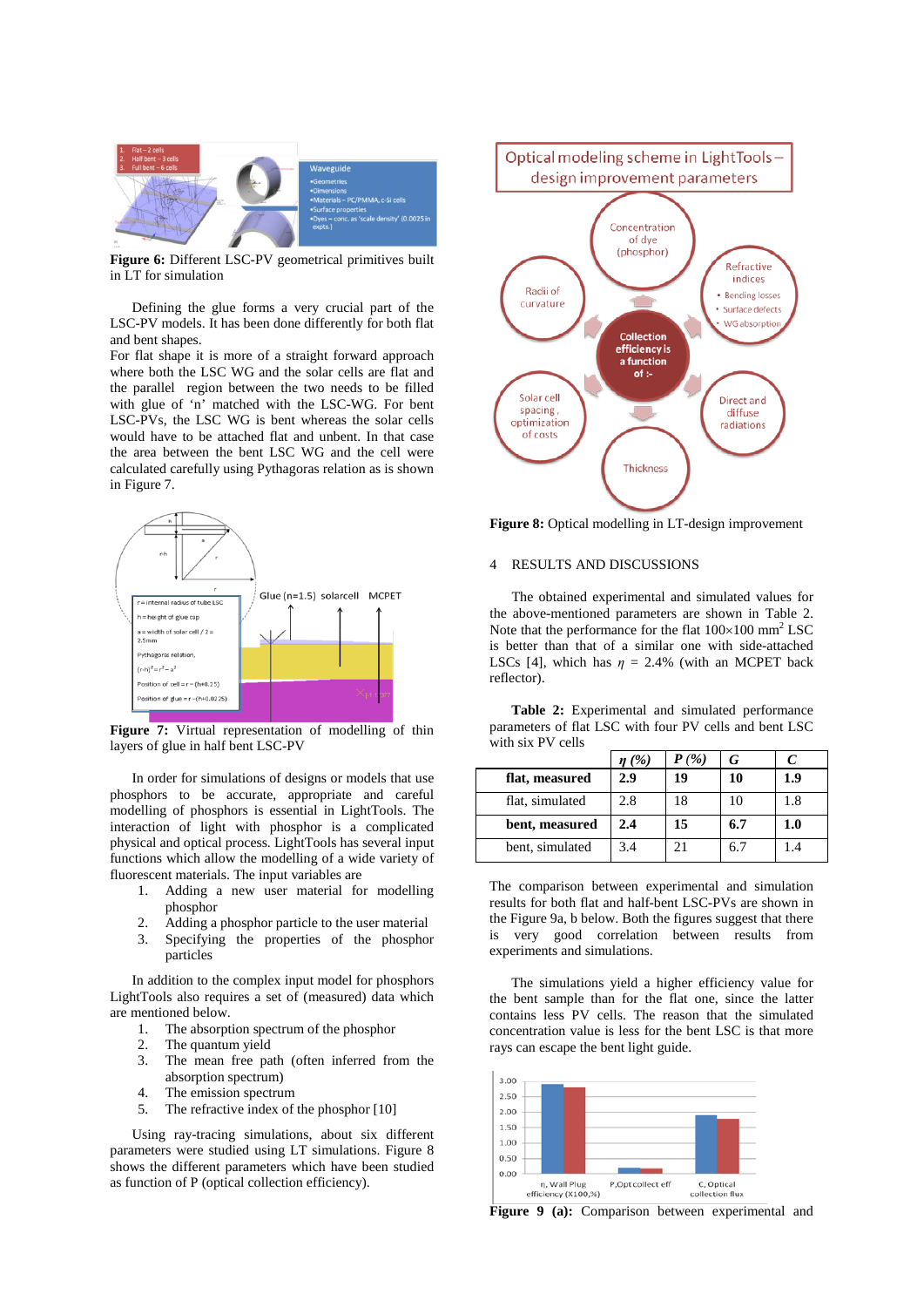simulation parameters for flat LSC-PVs - in blue, experimental results, in red, simulated results, for concentration of  $dye = 0.0025$ 

**Figure 9 (b):** Comparison between experimental and



simulation parameters for half bent LSC-PVs. In blue, experimental results , in red, simulated values for perpendicular light, in green, simulated values for lambertain light, all for concentration of  $\text{dye} = 0.0025$ .

The optical performance and concentration flux of flat LSC module with solar cells attached in the sides was found to be better than similar sized solar panel modules. Further there was an observed improvement in concentration flux over both solar panel modules and flat LSC-PVs with cells attached to the sides, when flat LSC-PVs with solar cells attached to the bottom were tested and studied through experiments and simulations. The flat LSC-PVs with bottom mounted cell configurations were made to have mirrors in the sides in order to have the effect of multiple units and a backside diffuser to reflect the light escaping from the PMMA LSC WG back to the LSC. The additional contribution to the increase in concentration flux can be attributed to the effect from the mirrors in the sides which actually made the single LSC-PV module act as repeated such a unit infinite times and also the effect of the backside diffuser.

Improved light trapping and prevention in the escape of the absorbed photons was the result such as mirrors on the sides; backside diffuser further improved this effect of increase in concentration flux and optical efficiency – effect of both led to improvement of concentration in the newer designs by 23% and conversion efficiency by 20%. Experiments and simulations of bent LSC-PV hollow and half cylinder module was also hence made with edges as mirrors and back side diffuser. Spectral measurement experiments were carried out and the efficiencies of the LSC-PV system and concentration flux were calculated, studied and compared with flat LSC-PVs. It was observed that the concentration flux of the hollow halfcylinder was slightly lesser than that for flat LSC-PVs but was more than '1' which makes them useful optically and mechanically for being used as the light pole itself.

Bent LSC-PVs are expected to perform better than flat ones because of the increase in optical path. They improve the ease with which light poles are designed and also reduce complications in wiring. Further bent hollow LSC-PV tubes allow the inclusion of stacked design possibilities and that is both a mechanical and an

engineering advantage for product/system formation as against that of flat LSC-PVs (even stacked flat LSC-PVs).

The sensitivity of the optical collection efficiency of the both flat and bent hollow cylindrical LSC-PVs was studied using experiments and simulations. The results show that the efficiency of the bent LSC-PV is 20% lesser than the flat LSC-PVs. But interestingly the sensitivity to angular dependence for the incoming incident radiation was flatter and lesser in the case of bent LSC-PVs than flat LSC-PVs which showed huge variations. The flat sample showed a cosine behaviour with conversion efficiency of slightly above 2.5% whereas bent sample showed cosine behaviour only from top cell (conversion efficiency=2%). Further cells at the sides of bent sample showed higher efficiency at 60 degrees (conversion efficiency 1.2% for cells on the left and right sides). The resulting total efficiency (only 2% compared to 2% for flat) was found less angular dependant than for flat. Thus the impression is that for fully bent LSC-PVs even the very less angular dependence for tilt measurements is expected to vanish with symmetry. This provides insights into the usefulness of the hollow and half-cylinder LSC-PVs for use in both cloudy and sunny days effectively over that of flat LSC-PV configuration in terms of variation in optical efficiency with varying angle of incident radiation from the sun. However bent LSC-PVs suffered from additional losses contributed by external reflections, host absorption and self-absorption and escape cone losses when compared to flat LSC-PVs. Hence various mechanisms to trap light, to reduce external reflections and self absorption are studied and suggested so that the efficiency of the bent and hollow LSC-PV tubes can be made higher or similar to flat LSC-PVs. The radii of LSC-PV hollow cylindrical tubes can also be made very big so that they could perform close to that of flat designs and can make use of the flatness for reduced losses and can also use the mechanical and engineering advantage of the hollow and half-cylinder bent configurations. But with the increase in radii the number of cells correspondingly increase and a trade off with increase in Si costs needs to be achieved. The bent cylindrical LSC-PV tube design is optimized for thickness of the tube, concentration of the dye and radius of curvature for varying angles of incident radiation and types of



illuminations – lambertian and perpendicular light using simulations. The effects were studied and verified through experiments.

**Figure 10 (a):** Flat  $100 \times 100$  mm<sup>2</sup> LSC prototype with four PV cells. **(b)** Measured efficiency *vs.* tilt angle. The solid line indicates a cosine fit – blue dots – measured values, red line cosine behaviour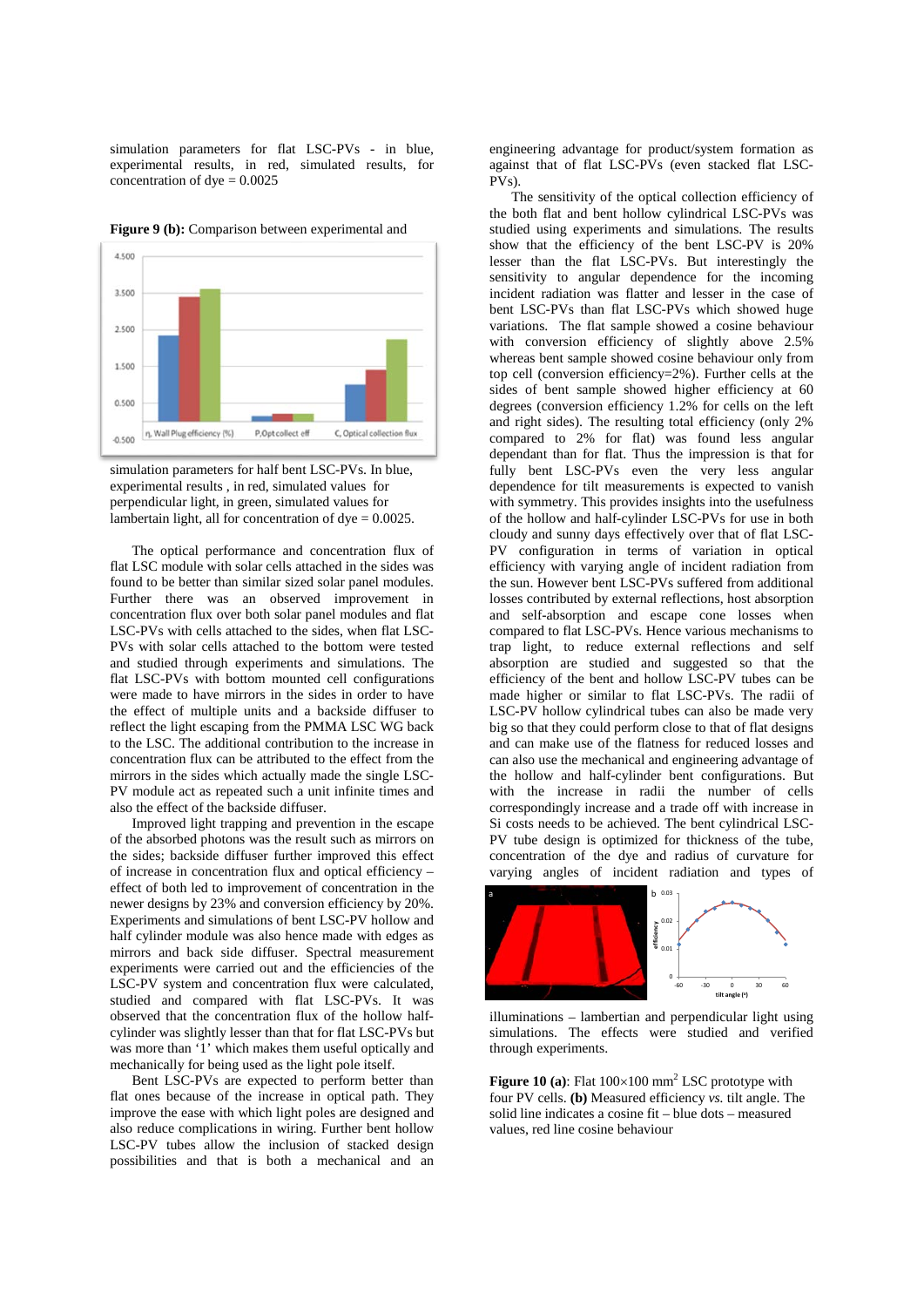

**Figure 11 (a)** Bent  $157 \times 100$  mm<sup>2</sup> LSC prototype with six PV cells. **(b)** Measured efficiency *vs.* tilt angle showing the contributions due to the PV cells in the centre and at the right and left side, as well as the total efficiency – purple – total, blue – cells at centre, green – cells at left, red – cells at right

Figures 10 and 11, shows the measured tilt-angle variation of the efficiencies for the two samples. The flat sample shows cosine behaviour, expected based on the angular variation of irradiation. The bent sample shows cosine behaviour for the centre PV cells, but the cells at the sides show highest efficiency when they are horizontal (at ca.  $\pm 60^{\circ}$ ). The resulting total efficiency is less angular dependent than for the flat LSC. For a fully bent cylinder with equally spaced PV cells, the tilt variation would vanish at all.

When half and full bent LSC-PVs were compared and their benefits studied through simulations, we observed that half-bent LSC-PVs would be a strategic decision as far as use in northern hemisphere (where sun faces the south and doesn't illuminate one complete half of PV cells on the other half).This is depicted in Figure 12.



Figure 12: Sun light's only south façade in northern hemisphere.

**Half bent hollow better choice than full bent hollow! Design option 1**: Half-bent hollow - mirror on sides and plastic material as back support, solar cells south facing **Design option 2**: Half bent hollow with LSC material as back support, solar cells south facing

- Better for integration in light-poles
- More area of LSC needed in comparison to cells meeting energy requirements
- **Better for diffuse conditions –better choice for winter!**

## 5 DISCUSSION AND CONCLUSIONS

The new design of LSC-PV where cells where moved from side edges to back of the WG along with the adopted schemes for scavenging losses (in this case the mirrors on non-covered edges and MCPET backside diffuser) led to an increase of concentration by 23% and conversion efficiency by 20%. When the same design of moving cells to back was employed for other shapes (in this case half-bent LSC-PVs), the concentration and

conversion efficiency were were similar to that of the conventional LSC-PV design with cells mounted on edges. While modifying the shape it should also be noted that with increase in area of WG, the number of cells also has to be increased correspondingly. This leads in turn to increase in conversion efficiency. The concentration of half bent concentrators from experiments was just 1 and in simulations it was found to reach 1.4.

The sensitivity of the optical collection efficiency of the both flat and bent hollow cylindrical LSC-PVs was studied using experiments and simulations. The results show that the efficiency of the bent LSC-PV is 20% lesser than the flat LSC-PVs. But interestingly the sensitivity to angular dependence for the incoming incident radiation was flatter and lesser in the case of bent LSC-PVs than flat LSC-PVs which showed huge variations. The flat sample showed a cosine behaviour with conversion efficiency of slightly above 2.5% whereas bent sample showed cosine behaviour only from top cell (conversion efficiency=2%). Further cells at the sides of bent sample showed higher efficiency at 60 degrees (conversion efficiency 1.2% for cells on the left and right sides). The resulting total efficiency (only 2% compared to 2% for flat) was found less angular dependant than for flat. Thus the impression is that for fully bent LSC-PVs even the very less angular dependence for tilt measurements is expected to vanish with symmetry. Thus bent LSC-PVs can perform better for cloudy days.

Results from simulations showed that it would be advantageous to make a final choice on the design and shape as the half-bent LSC-PVs than the full bent LSC-PVs. This is because of the advantage and ease of engineering of mirrors on sides in half bent LSC-PV than in full bent designs. Additionally there is the advantage of not putting solar cells in the area of the full bent LSC-PV that does not receive sunlight. Although half-bent LSC-PVs would mean lesser cells than full bent ones and there could be a difference of 10-15% loss in conversion efficiency, it would make strategic sense to focus on the costs incurred by putting the additional cells. A comparison between half and full-bent LSC-PV shapes is shown in the schematic below Figure 13.



When the LSC-PV street-lighting system was designed by making an energy balance we find that 4% efficient LSC-PVs are still not able to catch up with solar panels with 16% efficiency. For such LSC-PV street-lighting system to come to existence either efficiency improvement of LSC-PVs has to happen (reaching at least ~10%) or the luminous efficacy of LED lamps becomes more. However the installation costs of the LSC-PVs are expected to be lower than that of PV panels especially since they are easily integrated in the products and do not need additional and costly sun-tracking